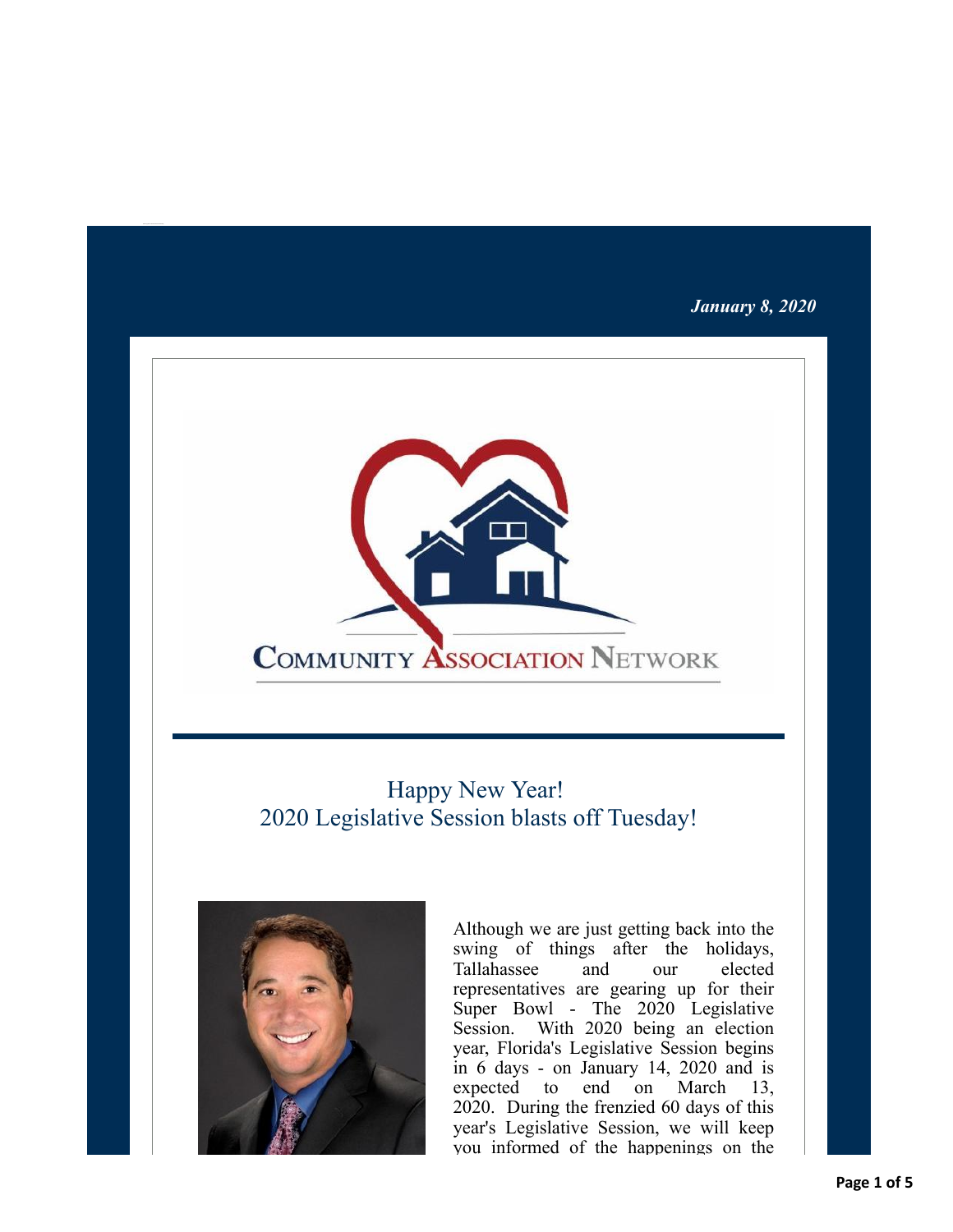

## **Alan Garfinkel, Esq.**

*Chairman of the Board of Directors*

#### **[agarfinkel@LoveGWLaw.com](mailto:agarfinkel@lovegwlaw.com?subject=CAN%20Alert)**

 $y = \frac{1}{\sqrt{2\pi}}$ House and Senate Floor and sometimes the background negotiations before then. As we have over the past 13 years, we may ask that you participate and take specific action on one of our urgent Call to Action Alerts in order to protect your home, your neighborhood and communities.









### **Board of Directors**

Bob Begley CJ Blancett Ted Fox Robert Hendry Roger Kesselbach Cynthia Morales Frayda Morris Charles Parness

We anticipate the most important issue, affecting the 10 Million Florida residents living in community associations, will continue to be short term rentals. Next Monday, January 13 at 1:00 pm, the Senate Committee on Innovation, Industry and Technology (IIT) will consider Senate Bill 1128 that proposes, in effect, to expand short term rentals in Florida. There's good news and bad news with this bill and its House companion bill, HB 1011.

First, the good news. Thanks to your input in 2019, this Bill did not pass the Legislature last Session because it did not contain adequate protections for our neighborhoods who currently protect - or want to protect - their quality of life from unregulated short term rentals. This year, as a result of your 2019 efforts, this legislation has been changed to ensure that your Associations' duly adopted deed restrictions and governing documents will not be "superseded" and thus protected.

Now, the bad news. SB 1128 unfortunately contradicts that very good language with the following contradictions:

> 1. In Lines 87-90, SB 1128 says: "Property owners who choose to use their property as a vacation rental have constitutionally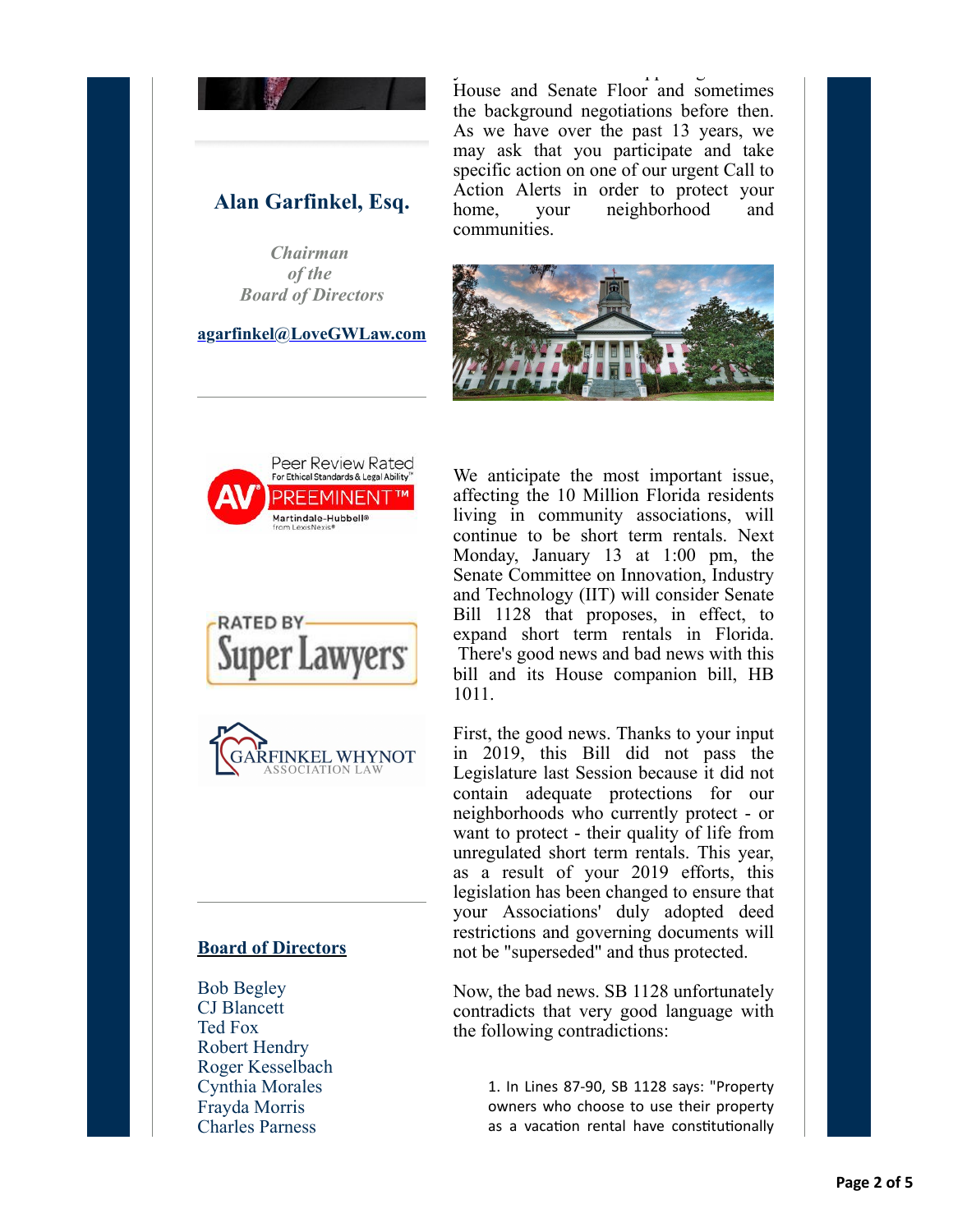Gary van der Laan Brad van Rooyen

## **[Share This Email!](http://ui.constantcontact.com/sa/fwtf.jsp?m=1126041375869&a=1133772738379&ea=rk-scca%40cfl.rr.com)**



protected property rights and other rights that must be protected, including the right to use their residential property as a vacation rental"; and

2. In Lines 96-98, SB 1128 says: "Vacation rentals are residential in nature, a residential use, and thus permitted in residential neighborhoods."

In other words, short term rentals could be allowed regardless of what your governing documents may say because these rentals are "residential" and "constitutionally protected". So, which is it? Can an Association protect its homeowners' quality of life or not?

Here's where you come in. Before January 13, please email your Senators on the Senate IIT Committee and ask them to finish the good work they started by simply **REMOVING** Lines 87-90 and Lines 96-98 so that SB 1128 is consistent and your neighborhoods are protected.

### **Contact List for IIT Committee**

Lizbeth Benacquisto [Benacquisto.Lizbeth@flsenate.gov](mailto:Benacquisto.Lizbeth@flsenate.gov?subject=SB%201128%20&body=Please%20REMOVE%20Lines%2087-90%20and%20Lines%2096-98%20so%20that%20SB%201128%20is%20consistent%20and%20your%20neighborhoods%20are%20protected.) (850) 487-5027

Randolph Bracy [Bracy.Randolph@flsenate.gov](mailto:Bracy.Randolph@flsenate.gov?subject=SB%201128&body=Please%20REMOVE%20Lines%2087-90%20and%20Lines%2096-98%20so%20that%20SB%201128%20is%20consistent%20and%20your%20neighborhoods%20are%20protected) (850) 487-5011

Rob Bradley [Bradley.Rob@flsenate.gov](mailto:Bradley.Rob@flsenate.gov?subject=SB%201128&body=Please%20REMOVE%20Lines%2087-90%20and%20Lines%2096-98%20so%20that%20SB%201128%20is%20consistent%20and%20your%20neighborhoods%20are%20protected.)  (850) 487-5005

Jeff Brandes [Brandes.Jeff@flsenate.gov](mailto:Brandes.Jeff@flsenate.gov?subject=SB%201128&body=Please%20REMOVE%20Lines%2087-90%20and%20Lines%2096-98%20so%20that%20SB%201128%20is%20consistent%20and%20your%20neighborhoods%20are%20protected.) (850) 487-5024

Oscar Braynon, II [Braynon.Oscar@flsenate.gov](mailto:Braynon.Oscar@flsenate.gov?subject=SB%201128&body=Please%20REMOVE%20Lines%2087-90%20and%20Lines%2096-98%20so%20that%20SB%201128%20is%20consistent%20and%20your%20neighborhoods%20are%20protected.) (850) 487-5035

Gary Farmer [Farmer.Gary@flsenate.gov](mailto:Farmer.Gary@flsenate.gov?subject=SB%201128&body=Please%20REMOVE%20Lines%2087-90%20and%20Lines%2096-98%20so%20that%20SB%201128%20is%20consistent%20and%20your%20neighborhoods%20are%20protected.) (850) 487-5034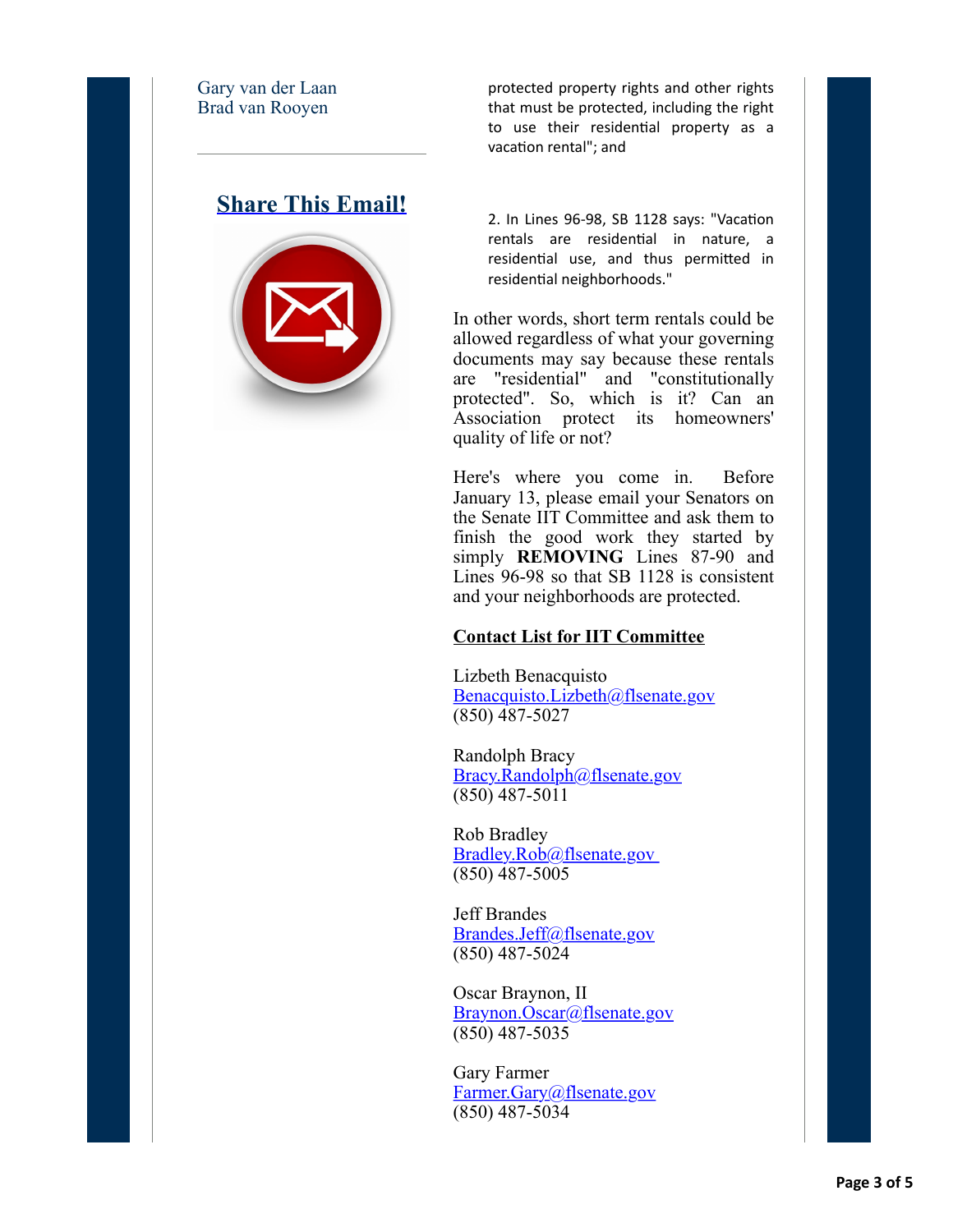Audrey Gibson [Gibson.Audrey@flsenate.gov](mailto:Gibson.Audrey@flsenate.gov?subject=SB%201128&body=Please%20REMOVE%20Lines%2087-90%20and%20Lines%2096-98%20so%20that%20SB%201128%20is%20consistent%20and%20your%20neighborhoods%20are%20protected.) (850) 487-5006

Travis Hutson [Hutson.Travis@flsenate.gov](mailto:Hutson.Travis@flsenate.gov?subject=SB%201128&body=Please%20REMOVE%20Lines%2087-90%20and%20Lines%2096-98%20so%20that%20SB%201128%20is%20consistent%20and%20your%20neighborhoods%20are%20protected.) (850) 487-5007

Kathleen Passidomo [Passidomo.Kathleen@flsenate.gov](mailto:Passidomo.Kathleen@flsenate.gov?subject=SB%201128&body=Please%20REMOVE%20Lines%2087-90%20and%20Lines%2096-98%20so%20that%20SB%201128%20is%20consistent%20and%20your%20neighborhoods%20are%20protected.) (850) 487-5028

Wilton Simpson [Simpson.Wilton@flsenate.gov](mailto:Simpson.Wilton@flsenate.gov?subject=SB%201128&body=Please%20REMOVE%20Lines%2087-90%20and%20Lines%2096-98%20so%20that%20SB%201128%20is%20consistent%20and%20your%20neighborhoods%20are%20protected.) (850) 487-5010

### **CAN Short Term Rental Survey**

If you haven't already taken our Survey, please click on the link below. Your feedback will provide vital data to the Florida Legislature as your Community Association Network (CAN) and its partners fight to protect your property rights.

### [CAN Short Term Rental Survey](http://r20.rs6.net/tn.jsp?f=001cHl-zgo-G0m6299JEOUg4Mbcd-v0HoSOjLi3kHzJAfz9QMyqavg_hOmo1mFg5mA47eM4ZAmiouhd35A6mbFQWpWERANkG5u_fFaEAgYTAiLX1KXbQbfJH5_ZxJQ6uRHGPpFS_Cd5H8_jkkyeaz5so6XVwUCKrM6odXEXk9NMYGA1Zyx3wvIQQZi96J9w3jpZ&c=2ZH5_Q-PaPPCOLLLkYqLrYYJU0jBE-QAOrUzZKSq34-U8i74Zc9Esw==&ch=WtzxX_Wg-FrrL0EKRoY1_m_nOU8BmzVguvwKA_AW-o9FbyG01P3BKw==)

### **Short Term Rental Bills**

To learn more about the proposed short term rental bills, click on these links below:

[HB 1011: Vacation Rentals](http://r20.rs6.net/tn.jsp?f=001cHl-zgo-G0m6299JEOUg4Mbcd-v0HoSOjLi3kHzJAfz9QMyqavg_hLTVbLxCEE66QvKrRW9iFNl4YFqKBFZUrD3V3zeN9ANqcY85m4FnJIR5RPm7l63fYHnxAiDToamGPCUqadC-mMUsVKvbofrwT8tij1gmoYBH7V_nW1Rz4Ge0oqFC2sbjA0pp6P9vzO2nICU9eyMNF19tgfhx27rgb0PkalzYxbsc1DsmlLKc7uGqJ0MiFGzgh0xj7yUKIcmBHMpNOfuz0gmgSkhhFiVORQwoxVOKnh6XOcuOOm3q1Tii9IaEiha2bm3x3TjH6kOaEFLvZWWyYhZ46sH3pPtTXw==&c=2ZH5_Q-PaPPCOLLLkYqLrYYJU0jBE-QAOrUzZKSq34-U8i74Zc9Esw==&ch=WtzxX_Wg-FrrL0EKRoY1_m_nOU8BmzVguvwKA_AW-o9FbyG01P3BKw==)

[SB 1128: Vacation Rentals](http://r20.rs6.net/tn.jsp?f=001cHl-zgo-G0m6299JEOUg4Mbcd-v0HoSOjLi3kHzJAfz9QMyqavg_hLTVbLxCEE66t7V16lnMKKpuiGPdaOUNqGI0v3a4piw3oLRusHnDRPLSrtRnSROXaACUD-3zPmyBjhiI2_GVCqlxOHExopUvMddz3zoXWiX3nnr2k6QeqDRPPhXgQVMLni9btS6TvuiZyQUE0dbSsDHRS5BZPg5yYJtaiJ5Xq8CZkTz3sKzUYHCqKfVTn-txYa1k1O-fnamhR9L67r1ANiHIwRNcTPj-JKLNayjZxHKK6yIeIuaurTC588uG709qqLNNOigBBaww19zzw1G95SNaS5rK0fCCZA==&c=2ZH5_Q-PaPPCOLLLkYqLrYYJU0jBE-QAOrUzZKSq34-U8i74Zc9Esw==&ch=WtzxX_Wg-FrrL0EKRoY1_m_nOU8BmzVguvwKA_AW-o9FbyG01P3BKw==)

As always, if you have any questions, please email myself and our team and we will be happy to answer your questions.

Yours in Community,

**Alan Garfinkel Community Association Network** *Chairman of the Board of Directors*